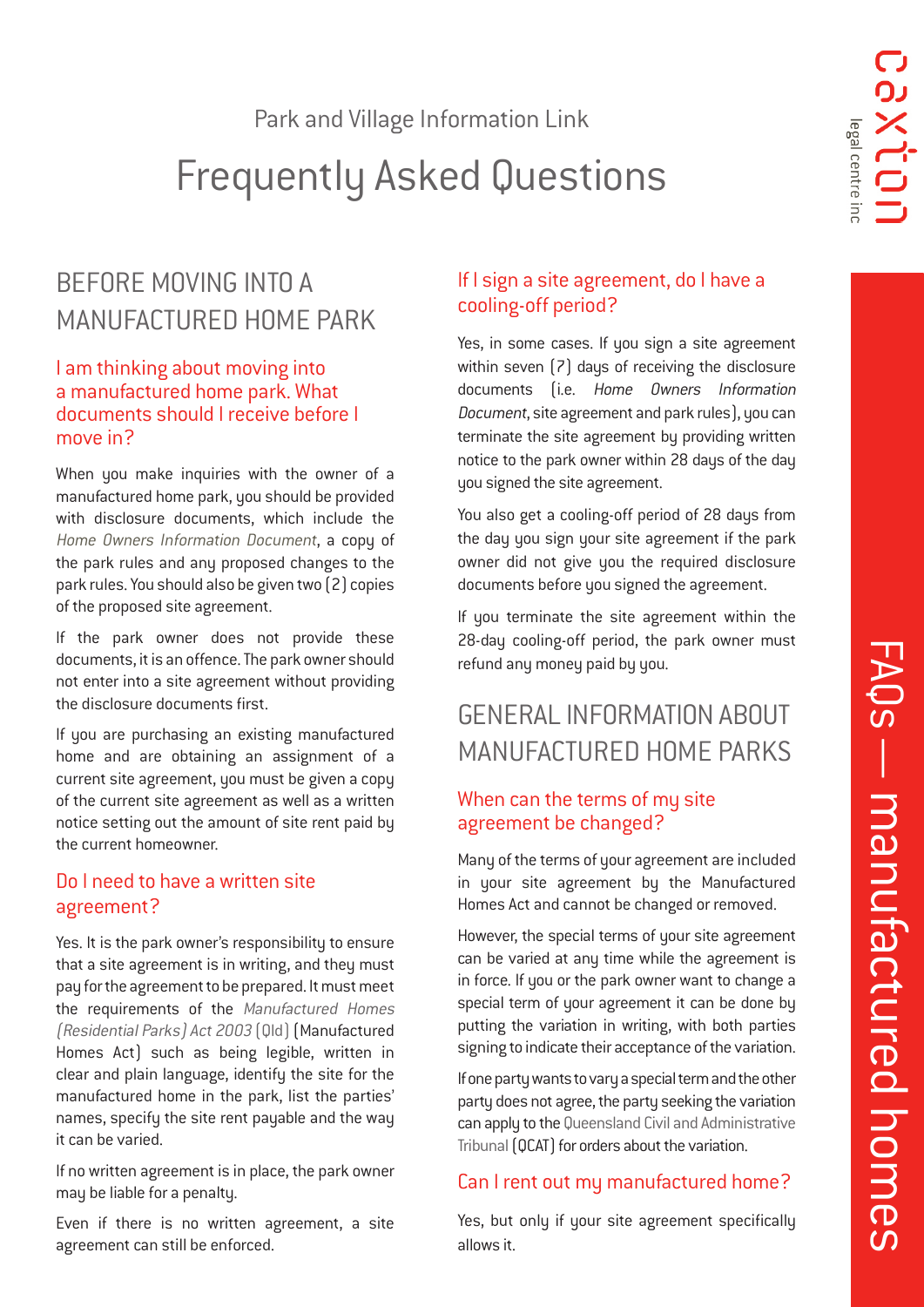### Will I own the land that I put my manufactured home on?

No. The park owner continues to own the land. As a homeowner, you rent the land that you position your manufactured home on.

### Can I live at the residential park for as long as I like?

No. However, you can live in your manufactured home at the residential park for as long as your site agreement continues. Your site agreement will continue until it is terminated.

#### How can my site agreement be terminated?

Your site agreement may only be terminated in one of the following ways:

- by the home owner during the cooling-off period—as long as you give notice of your intention to terminate within 28 days of signing the agreement (if you signed it within 7 days of receiving the disclosure documents/did not receive the documents), you can terminate your site agreement without penalty
- by the home owner after the cooling-off period finishes—the home owner can provide up to 28 days notice that they intend to terminate their site agreement and must provide vacant possession on the termination date
- by mutual agreement between the home owner and the park owner—the parties to a site agreement can agree to terminate the agreement. This agreement must be recorded by using a [Manufactured Homes](http://www.hpw.qld.gov.au/SiteCollectionDocuments/Manufactured%20Homes/ManufacturedHomesForm4.pdf) [Form 4](http://www.hpw.qld.gov.au/SiteCollectionDocuments/Manufactured%20Homes/ManufacturedHomesForm4.pdf)
- by QCAT on application by the park owner—a park owner can apply to QCAT for a termination order to terminate a site agreement in a number of circumstances including where:
	- there has been an unremedied breach of the site agreement
	- the home owner has assaulted a person who is lawfully at the park
	- the home owner has destroyed property at the park
	- the site is being used other than as a place of residence
	- the home owner, their tenant or guest repeatedly interfered with the quiet enjoyment of park residents
	- the park owner wishes to use the residential park land for another purpose.

If QCAT makes the termination orders because the park owner wants to use the residential park land for another purpose, a compensation order must also be made. QCAT can delay the termination date for up to one year if appropriate.

#### The park owner has told residents that they are planning to redevelop the park and they will be terminating my site agreement. What are my rights?

As there is no guarantee that a park owner will continue to operate a residential park indefinitely, homeowners are at risk of park closures and/or redevelopment.

If the park owner seeks to close or redevelop the park, they must follow a process which provides some protection of the homeowners' interests in their manufactured home. However, this process will not necessarily prevent a park owner from being able to terminate a site agreement.

If a park owner plans to close or redevelop a residential park, they may:

- offer to relocate the homeowner's manufactured home to another comparable site at the park (and pay the cost of repositioning the manufactured home)
- seek the homeowner's consent to terminate the site agreement (with no obligation to pay compensation to the homeowner if the homeowner consents to the termination)
- make an application to QCAT for a termination order ending the site agreement if the homeowner does not consent to terminate the site agreement (QCAT must order compensation in these circumstances).

There is no formal requirement that you be given written notice of a park closure. You must, however, be given a copy of any application made to QCAT seeking a termination order. You then have an opportunity to respond to the application and present your side of the story to the tribunal in an effort to prevent the termination order from being made.

It is possible for QCAT to delay a termination order for up to one year. When deciding whether or not to delay termination, QCAT will consider factors such as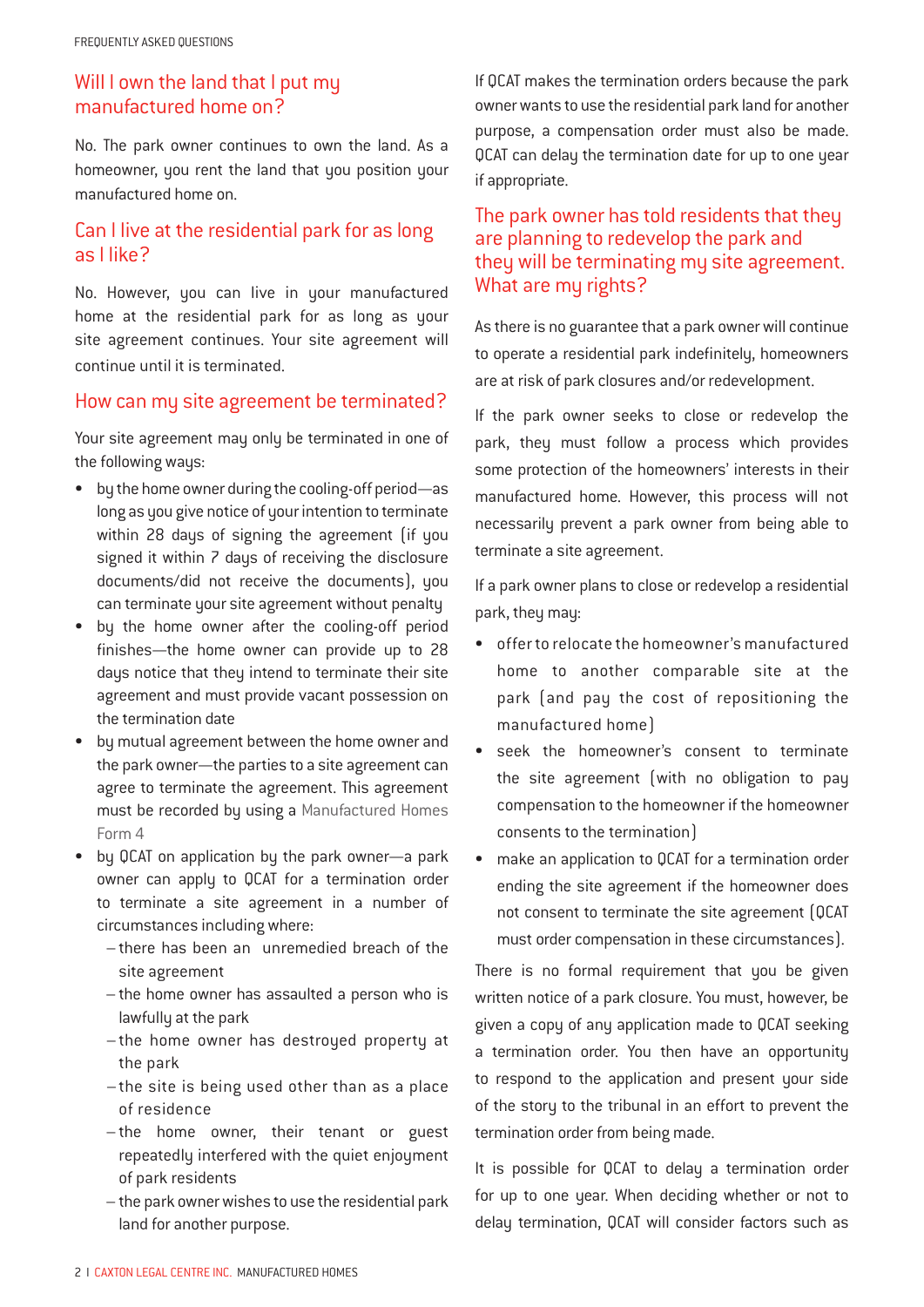the homeowner's health, finances and mobility, the availability of similar accommodation at similar cost, the financial impact on the park owner of a delay and any other financial or social considerations relevant.

#### Renting and caravans

#### *Am I still protected by the Manufactured Homes Act if I don't live in my manufactured home?*

Yes. A 'homeowner' as defined in the Manufactured Homes Act includes a person who owns a manufactured home that is positioned on a site in a residential park under a site agreement, whether they reside in the manufactured home as their principal place of residence or whether a tenant occupies the home.

#### *I am renting a manufactured home at a residential park. What rights do I have at the park?*

As a tenant, your rights and responsibilities will be set out in the [Residential Tenancies and Rooming](https://www.legislation.qld.gov.au/view/html/inforce/current/act-2008-073) [Accommodation Act 2008](https://www.legislation.qld.gov.au/view/html/inforce/current/act-2008-073) [Old].

See the [Residential Tenancies Authority website](https://www.rta.qld.gov.au/) or the [Tenants Queensland website](https://tenantsqld.org.au/) for further details.

#### *I live in a caravan in a residential park. Am I covered by the Manufactured Homes Act?*

No. Caravans are excluded from the definition of a manufactured home and, as a result, are not covered by the Act.

Converted caravans are also excluded from the definition of a manufactured home, however, a park owner and the owner of a converted caravan can agree to the application of the Act if they choose to.

# FEES AND CHARGES

### What kind of ongoing fees will I have to pay?

As a homeowner, you will be obliged to pay site rent and any other charges that are set out in your site agreement.

Site rent is the rent for the land that your manufactured house is placed on. It also covers fees like maintenance of communal facilities and provision of services advertised at the village.

#### How can my rent be increased?

Site rent can be increased from time to time as set out in the site agreement. Some site agreements include provision for a market review to be carried out.

Site rent can also be increased in certain other circumstances such as if the park incurs significant increased operational costs, unforeseen significant repair costs or necessary significant facility upgrades.

As a resident of a residential park, you will have an opportunity to make an objection to any proposed rent increase. However, if QCAT approves a rent increase, residents are obliged to pay the increased rent.

### If I object to an increase in site rent do I have to pay the increase?

Yes. After receiving notice of the increase you can make an application to QCAT for a review, within 28 days of receiving the notice of increase, if you feel the increase is excessive. However, if the QCAT application is not determined prior to the date on which the rental increase is to take effect, you must pay the increased rent.

If QCAT makes orders that the rent is excessive and reduces the rent amount, the park owner will then be required to refund any overpayments.

### Can the park owner charge me a fee if I sell my manufactured home?

The park owner must not charge a homeowner a fee in relation to the sale of the manufactured home, unless they have been appointed the selling agent by the homeowner and have been the effective cause of the sale taking place. In that case they can charge an agency fee.

### Can the park owner increase my rent because I make an application to QCAT?

No. Site rent can only be increased in the way stated in your site agreement or as permitted by the Manufactured Homes Act. Unless an increase in rent is done for one of these reasons, it is not valid.

#### Utility charges

*How does utility charging work at a residential park?* Utilities include electricity, gas, sewerage and water. Utility costs can either be incorporated into your site rent or can be metered separately.

Your site agreement should tell you whether utility costs are included in your site rent or not. Homeowners are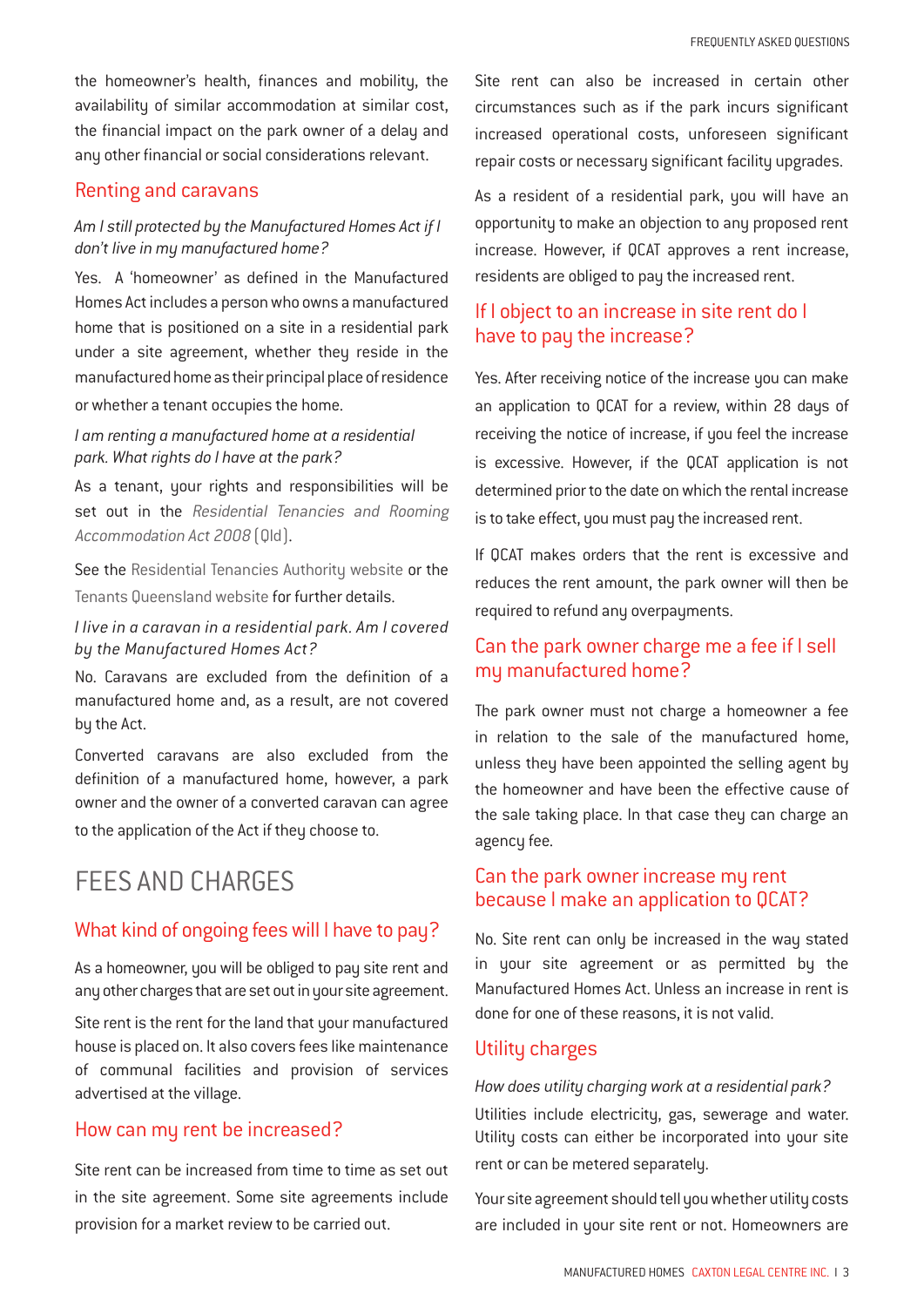only required to pay for the cost of utilities separately if their site is individually metered.

#### *If my utility expenses are metered separately, am I entitled to an itemised account for utility charges?*

You can ask the park owner for an itemised account, and they may provide one to you.

The Manufactured Homes Act does not specifically include a requirement that the park owner must provide an itemised account to homeowners, however, recently QCAT has indicated that park owners should make copies of utility bills available to homeowners so that they are able to make informed decisions about living in the park.

If you are seeking itemised accounts for utilities from your park owner and they refuse to provide them, further legal advice should be sought.

### *I think that the park owner is overcharging for utility expenses. What can I do?*

Section 99A of the Manufactured Homes Act sets out the obligation of a park owner not to charge more for the use of a utility than the park owner is actually charged.

If you are concerned about a park owner who is charging more than the cost of electricity, contact the [Residential Services Unit](http://www.hpw.qld.gov.au/housing/industryregulation/residentialservices/Pages/default.aspx) at the Department of Housing and Public Works as they can make further inquiries into the matter. If the park owner is charging more than the actual cost, they may be subject to penalties.

*I thought that electricity was included in my site rent, but the park owner has recently started giving me a separate invoice for electricity charges. Do I have to pay?*

If your site rent includes charges for the use of utilities, including electricity, then you should not have to pay an additional fee for utility expenses.

If your use of utilities becomes separately metered, you would be required to pay these costs. However, you must be provided with a 'utility cost notice' within 14 days of the utility becoming separately metered or measured, which provides details of the utility cost that was factored into your site rent and how that amount was worked out, the date the utility became separately metered and the reduced amount of your site rent.

If you make an overpayment of site rent after the utility becomes separately metered, you should receive a refund of this amount within 14 days of receiving your utility cost notice.

# PARK MANAGEMENT

# I am concerned about the conduct of the park owner/manager at my manufactured home park. What can I do?

Park owners have a responsibility not to engage in fraudulent or misleading conduct, harassment or unconscionable conduct in the operation of the park or when acting as the homeowner's agent to sell a manufactured home.

Park owners also have an obligation to ensure that a homeowner has quiet enjoyment of their site and the common areas of the park. Further, the owner or manager of a park must not interfere with the reasonable peace, comfort or privacy of a homeowner in the use of their site or common areas.

A park owner who fails to comply with this responsibility may be in breach of the Manufactured Homes Act and is at risk of being penalised for their conduct.

If you or the homeowners committee at your park can raise these issues with the park owner or manager, you should do so. However if not, you may be able to make a complaint to the [Residential Services Unit](http://www.hpw.qld.gov.au/housing/industryregulation/residentialservices/Pages/default.aspx) at the Department of Housing and Public Works who can make further inquiries into whether there has been a breach of the legislation.

#### Park rules

#### *Who makes the park rules?*

The park owner is able to make rules about the use, enjoyment, control and management of the park. These are called 'Park Rules'.

#### *What rules can be included in the park rules?*

The rules are only allowed to cover certain topics as set out in the Manufactured Homes Act.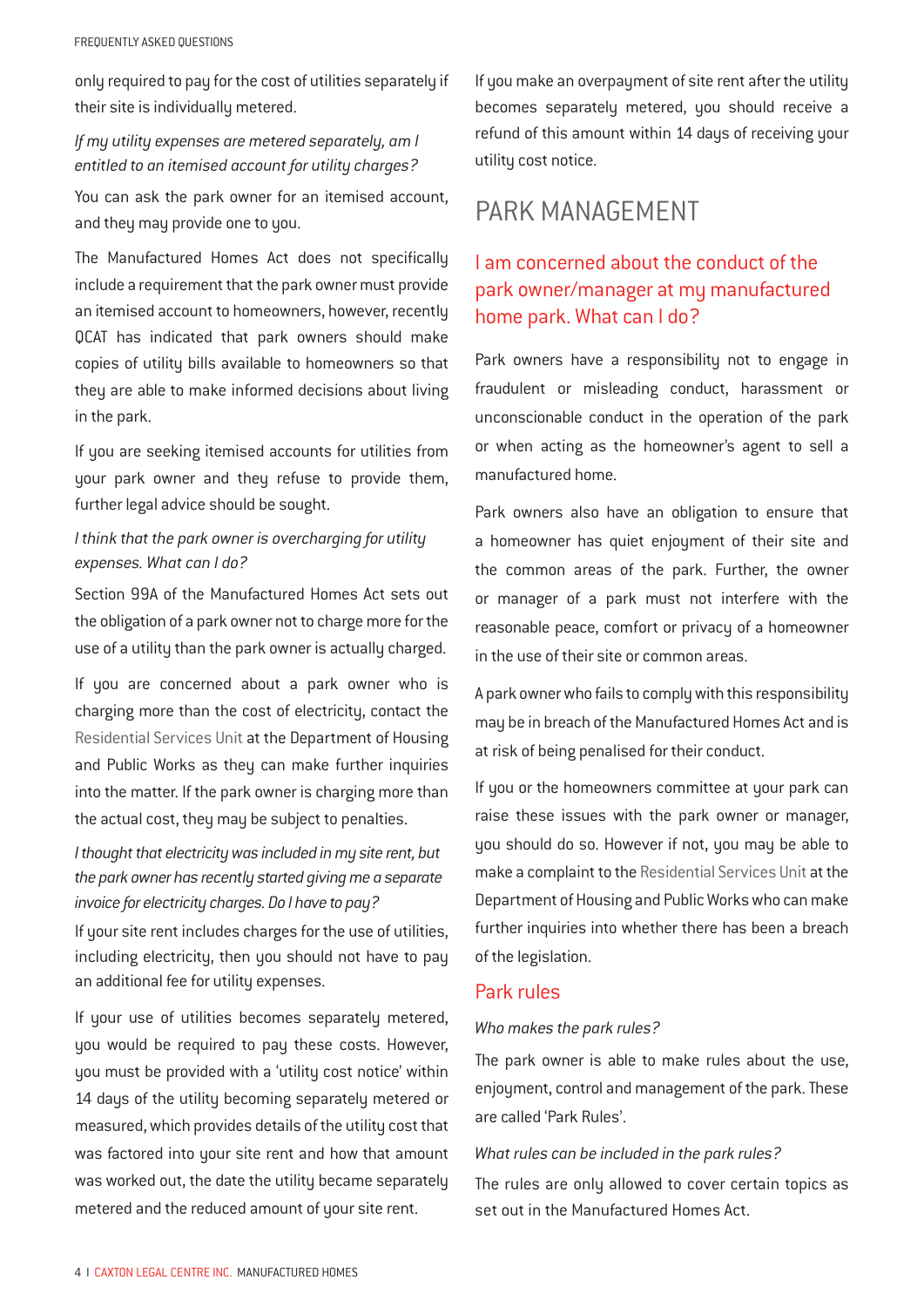These topics are:

- use of communal facilities
- noise
- sports and recreational activities
- speed limits for motor vehicles
- parking of motor vehicles
- disposal of refuse
- keeping pets
- anything else prescribed under a regulation.

*Is the park owner allowed to change the park rules?*

The park owner cannot change the park rules without following a strict process. This process is set out in the Manufactured Homes Act.

The park owner must give notice of proposed changes and allow time for homeowners to lodge objections if they believe the change is unreasonable. Homeowners must receive at least 28 days notice to lodge an objection to the change.

If at least five homeowners object, a committee must be set up to try and find a reasonable solution. If no reasonable amendment to the proposed change to the park rule can be found, then either the homeowners or the park owner can apply to QCAT for orders about the proposed change.

# HOMEOWNERS COMMITTEE

### Can the homeowners of a park form a committee?

Yes. The homeowners of a residential park are able to establish a homeowners committee for their park. There can only be one committee per park.

The committee's role is to liaise with the park owner on behalf of the homeowners of the park about the day-today running of the park and to raise any complaints of the homeowners with the park operator.

### The homeowners are not happy with the way the residential park is being managed. What can we do to lodge our complaint and make the owner listen to us?

If the homeowners want to lodge a complaint with the park owner, the best way to do this is via the homeowners committee.

If a homeowners committee gives a park owner a complaint notice, the park owner must respond within 21 days by providing a written response addressing the complaint.

Park owners who do not comply with this requirement may be subject to a penalty.

# COMMUNAL FACILITIES

For information about communal facilities please refer to the Park and Village Information Link's [Park Facilities](https://caxton.org.au/pdfs/MH%20-%20FS%20Park%20facilities%20and%20common%20areas.pdf)  [and Common Area](https://caxton.org.au/pdfs/MH%20-%20FS%20Park%20facilities%20and%20common%20areas.pdf) factsheet.

# DISPUTE RESOLUTION

For information on dispute resolution, please refer to the Park and Village Information Link's [Dispute](https://queenslandlawhandbook.org.au/factsheets-and-self-help-kits/disputes-and-complaints-regarding-parks/) [Resolution](https://queenslandlawhandbook.org.au/factsheets-and-self-help-kits/disputes-and-complaints-regarding-parks/) factsheet.

# GENERAL OBLIGATIONS

# What are my obligations once I move into the residential park?

As a homeowner, you have obligations that are imposed both by the Manufactured Homes Act and your site agreement.

As a resident under a site agreement you must:

- use the site and manufactured home as a place of residence only
- use the park's common areas for purposes that are associated with residential use
- pay the park owner the site rent and other charges payable under the site agreement (e.g. utility costs if metered separately)
- maintain the manufactured home in a state of cleanliness and repair so that it is fit to live in
- comply with the site agreement and park rules.

As a resident under a site agreement you must not:

- rent the site to a tenant unless this is allowed under your site agreement. If allowed, you must give written notice to the park owner of the tenant's name and the period of the tenancy as soon as possible
- use the site or manufactured home for an illegal purpose (or allow a tenant or guest to do so)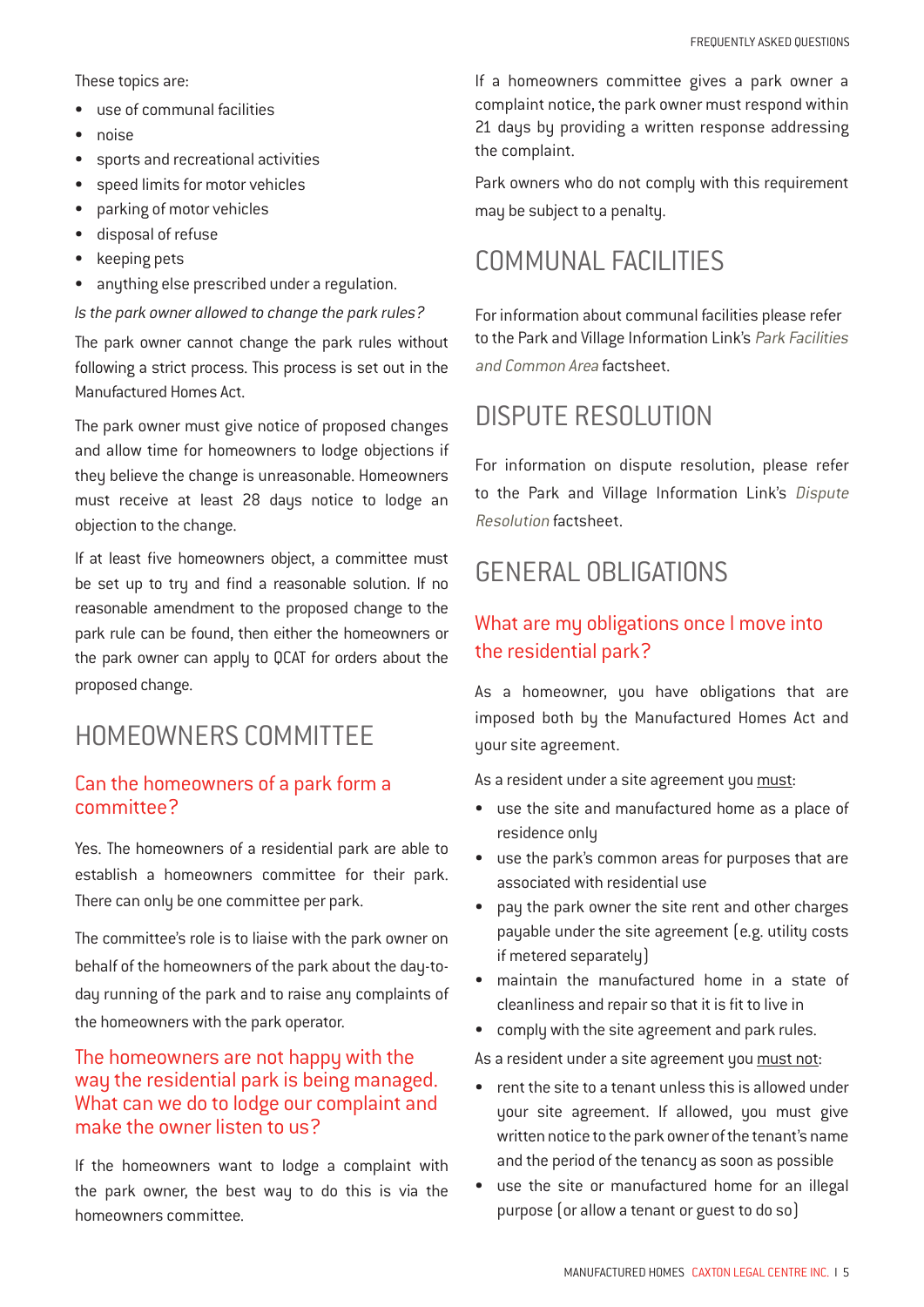- interfere with the peace, comfort or privacy of other park residents (or allow a tenant or guest to do so)
- intentionally or recklessly damage or destroy the park's communal facilities (or allow a tenant or guest to do so)
- make any alteration to the home that is visible from the outside without the park owner's written consent. You can apply to QCAT if the park owner unreasonably refuses consent.

#### What are the park owner's obligations once I move into the residential park?

A park owner has obligations imposed by the Manufactured Homes Act as well as by your site agreement.

A park owner must:

- take reasonable steps to ensure that all homeowners have quiet enjoyment of their sites and common areas
- take reasonable steps to ensure homeowners and emergency services (e.g. ambulance, fire and police) have access to all sites and reasonable access to the common areas
- maintain the common areas and communal facilities in a reasonable state of cleanliness and repair so that they are fit for use by homeowners
- ensure trees in common areas are maintained so they do not pose a danger to any person or property
- establish and maintain mail facilities at the park for homeowners
- maintain a noticeboard in a prominent position within the common areas and allow homeowners to read the board and place notices or other material relevant to the park on the board
- display information as required on the residential park noticeboard
- be available to homeowners at reasonable times for consultation regarding park operations, including the supply of utilities
- ensure, as far as it is within the park owner's control, that supply of utilities to the sites at the residential park is uninterrupted
- pay for any cost of installing measuring devices or meters to separately measure individual site use of utilities if there is to be a change in the metering system
- comply with site agreements and park rules
- respect the rights of other residents and people in the park
- ensure, if a manufactured home has to be repositioned in the park, that the new site is broadly comparable to the original site
- only enter a site for the following reasons:
	- if the homeowner consents
	- in an emergency
	- to read a meter on the site if the park owner arranges for the supply of a utility (not on a Sunday, public holiday or between 8 pm and 8 am without the homeowner's written consent)
	- to inspect or maintain the site after giving two days notice
	- to show the site to a prospective homeowner when the park owner is appointed to sell the manufactured home, after giving one day notice
	- if the park owner reasonably believes the site has been abandoned
	- under an order of QCAT permitting entry to the site for a stated purpose
- inform the homeowners of a change in the business hours contact phone number for the park within seven (7) days of the change.

A park owner must not:

- interfere with the reasonable peace, comfort or privacy of homeowners in their homes or in the common areas
- unreasonably interfere with a homeowner's right to participate in a homeowners organisation
- charge the homeowners an amount for the use of a utility that is more than the amount charged by the relevant supply authority for the quantity of the service supplied to or used at the site. This applies if a utility is separately measured or metered and charged or if a utility becomes separately measured or metered and charged
- engage in fraudulent or misleading conduct in the operation of the park or in acting as a homeowner's agent to sell or to negotiate the sale of a manufactured home
- engage in harassment or unconscionable conduct in the operation of the park or in acting as a homeowner's agent to sell or to negotiate the sale of a manufactured home
- threaten, intimidate or coerce a homeowner to agree to an increase in site rent or refrain from seeking a review of the site rent.